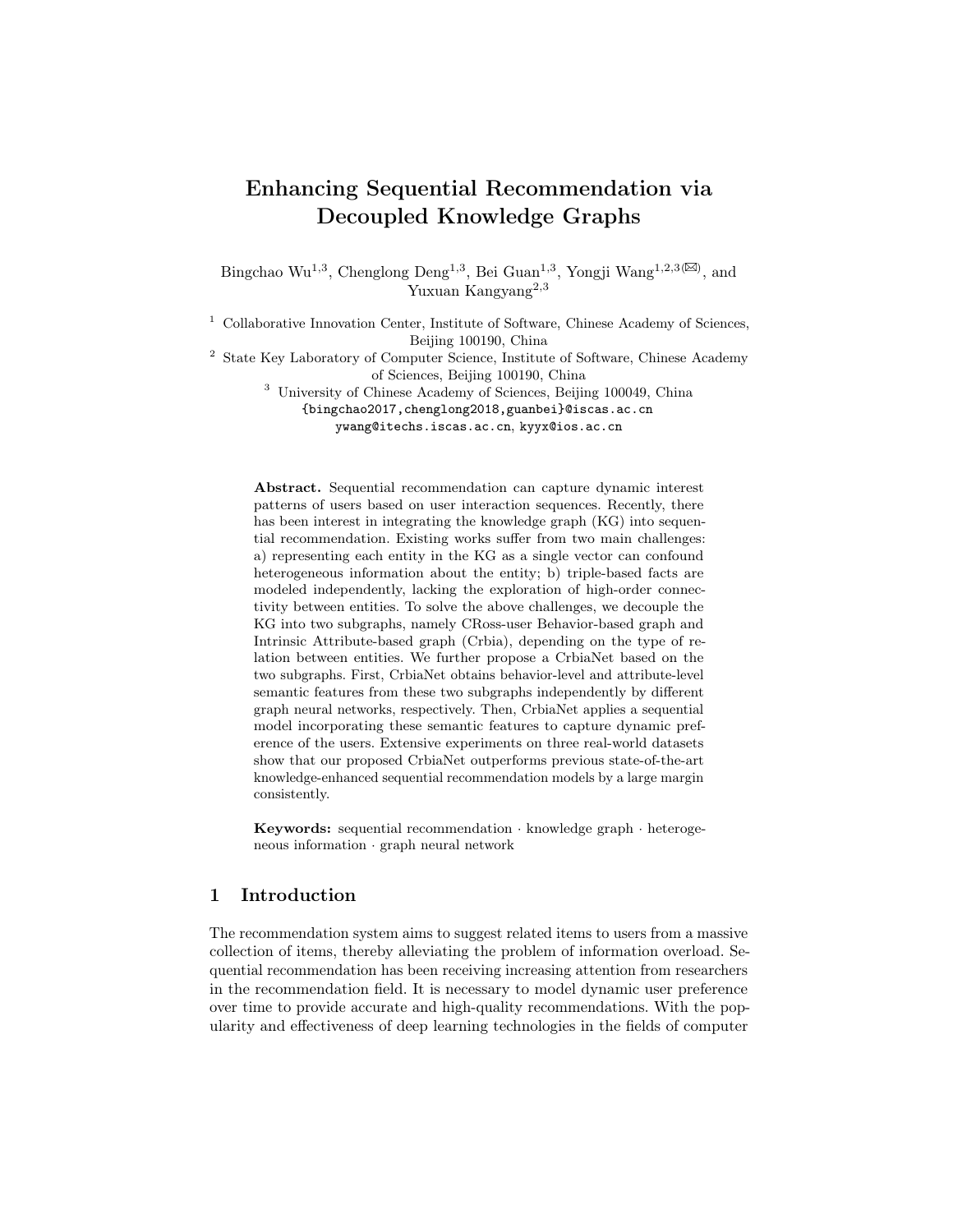vision and natural language processing, much of the literature on sequential recommendation has focused specifically on capturing sequential patterns from the historical interaction sequences sorted by time to predict future items for users via neural network models, such as GRU4Rec [6], Caser [23], SASRec [9], and BERT4Rec [22].

Although sequential recommendation has achieved great success in capturing dynamic user preference, it is limited by the fact that the vector of user preference is learned independently through each user's interaction sequence, and a large portion of the user interaction sequence is sparse [4]. Recently, many previous studies have focused on injecting the KG into sequential recommendation models through path-based methods (e.g., MASR [8] and KSRN [43]) and embeddingbased methods (e.g., Chorus [28] and KERL [30]) to solve the aforementioned problems. The path-based approaches extract meta-paths that are relevant to user behavior sequences from the KG. However, these approaches rely heavily on expert knowledge to design reasonable meta-paths, and it is difficult to enumerate all potentially useful meta-paths [4]. The research in this paper is concerned with embedding-based approaches, which use the KG embedding methods to acquire the embedding of each entity in the KG. The existing embedding-based methods integrated into sequential recommendation models are divided into two categories, i.e., traditional distance-based models (e.g., TransE [1] and TransR [13]) and traditional semantic matching models (e.g., DistMult [37] and ComplEx [25]).



Fig. 1: (a) The heterogeneous information in the KG. (b) The high-order connectivity between items in the KG where the yellow dashed line indicates no directly connected edges between items.

In the recommendation domain, there are two challenges in applying these two categories of embedding-based approaches to encode semantic features in the KG.

– Heterogeneous semantic information of items: the KG in the recommendation domain includes intrinsic attribute-level semantic information of items and behavior-level semantic information of items extracted from user logs [14]. A case is shown in Fig. 1-(a), the bottom two triples (*iPhone, brand, Apple*) and (iPhone, category, Phone) construct the attribute-level semantic information of iPhone, and the top two triples generate the behavior-level semantic information of iPhone. Existing embedding-based methods applied to sequential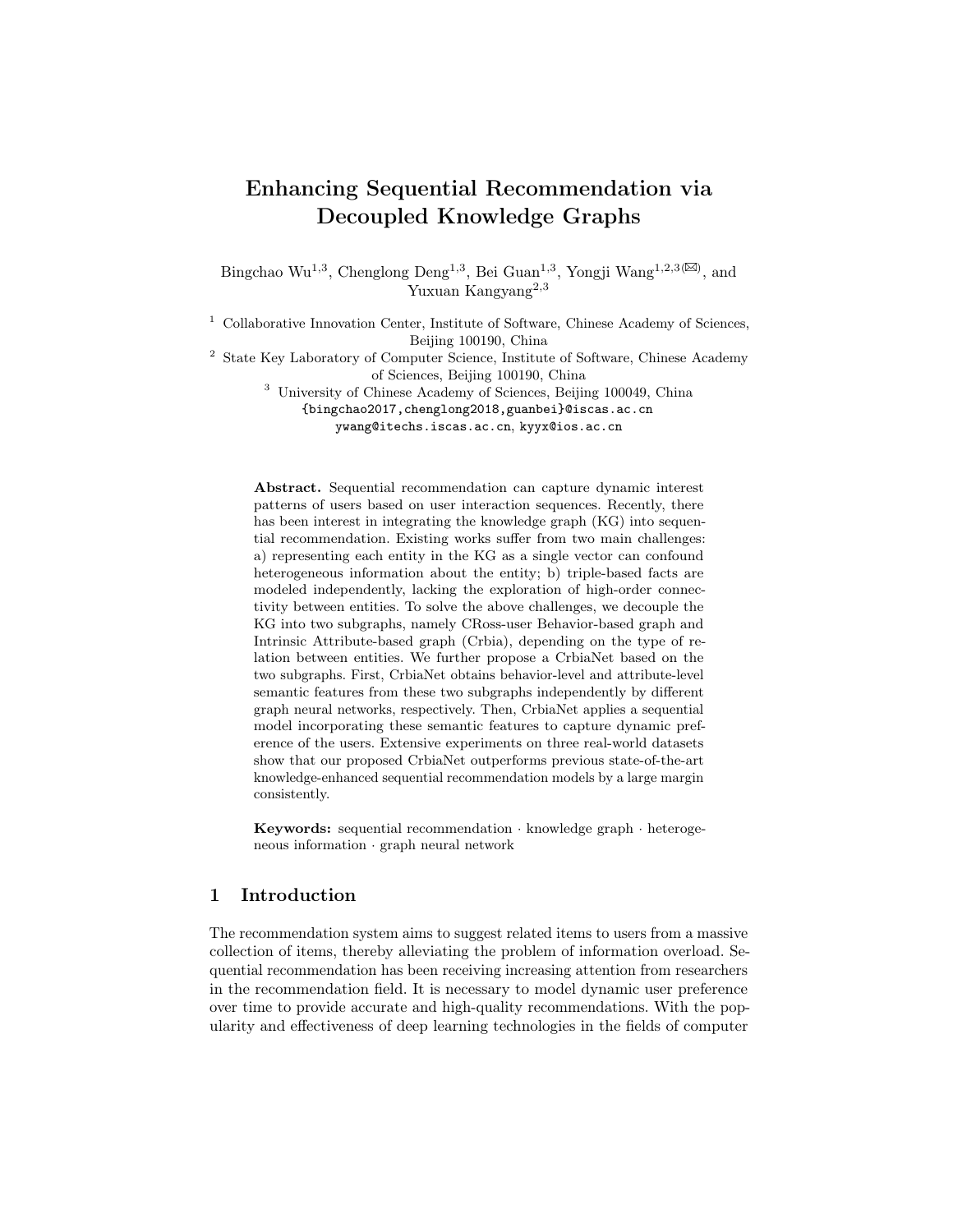recommendation confound two types of heterogeneous information in a single vector.

– High-order connectivity between items: the embedding-based approaches mentioned above only model each fact consisting of a triplet individually, and ignore the high-order connectivity between items [29]. The high-order connectivityis a multi-hop relation path between items [32], which allows exploring deeper semantic information about items. A case is shown in Fig. 1- (b). Even though there are no directly connected edges between iPhone and Apple Watch, we can still capture the potential semantic relation through a multi-hop connection (iPhone→MacBook→AirPods→Apple Watch).

While the existing works (e.g., KSR [7], KERL [31] and GFE-SASRec [38]) utilize graph neural networks to model high-order connectivity, they only consider one type of KG or conflate heterogeneous information of items into a single vector. To overcome these challenges, we propose a sequential recommendation model CbiaNet 4 via merging decoupled knowledge graphs. First, we decouple the KG into two complementary subgraphs, named the cross-user behaviorbased graph and the intrinsic attribute-based graph. Then, two knowledge subextractors encode the two subgraphs independently by graph neural networks to solve the problem of confounding heterogeneous semantics and to capture the higher-order connections between items. Next, a hierarchical knowledge aggregator combines the heterogeneous semantic information to generate highlevel semantic features. Finally, a sequential model incorporating the high-level semantic features is developed to capture the dynamic preference of the users. We conduct experiments on three real-world datasets, and the experimental results show that our proposed CrbiaNet outperforms the existing state-of-theart recommendation models. In addition, we extend the high-level semantic features to several sequential recommendation models, which also improves their performance.

## 2 Related Work

### 2.1 Sequential Recommendation

In order to model the dynamic interests of users, sequential recommendation methods utilize the user's historical interaction data. Markov chains are applied in traditional sequential recommendation methods by estimating the transition probability between items within the previous action sequence [20,21]. With the great success of deep learning methods in various fields, many efforts have been made to model users' historical interaction sequences by utilizing neural networks [6,12,9,22,23]. GRU4Rec [6] applies Gated Recurrent Units (GRU) to the session-based recommendation. NARM [12] further introduces attention-based GRU by assigning different weights to items of historical interaction sequences. Besides, Caser [23] and NextItNet [39] introduce Convolution Neural Network

<sup>4</sup> The codes are released at https://github.com/paulpig/sequentialRec.git.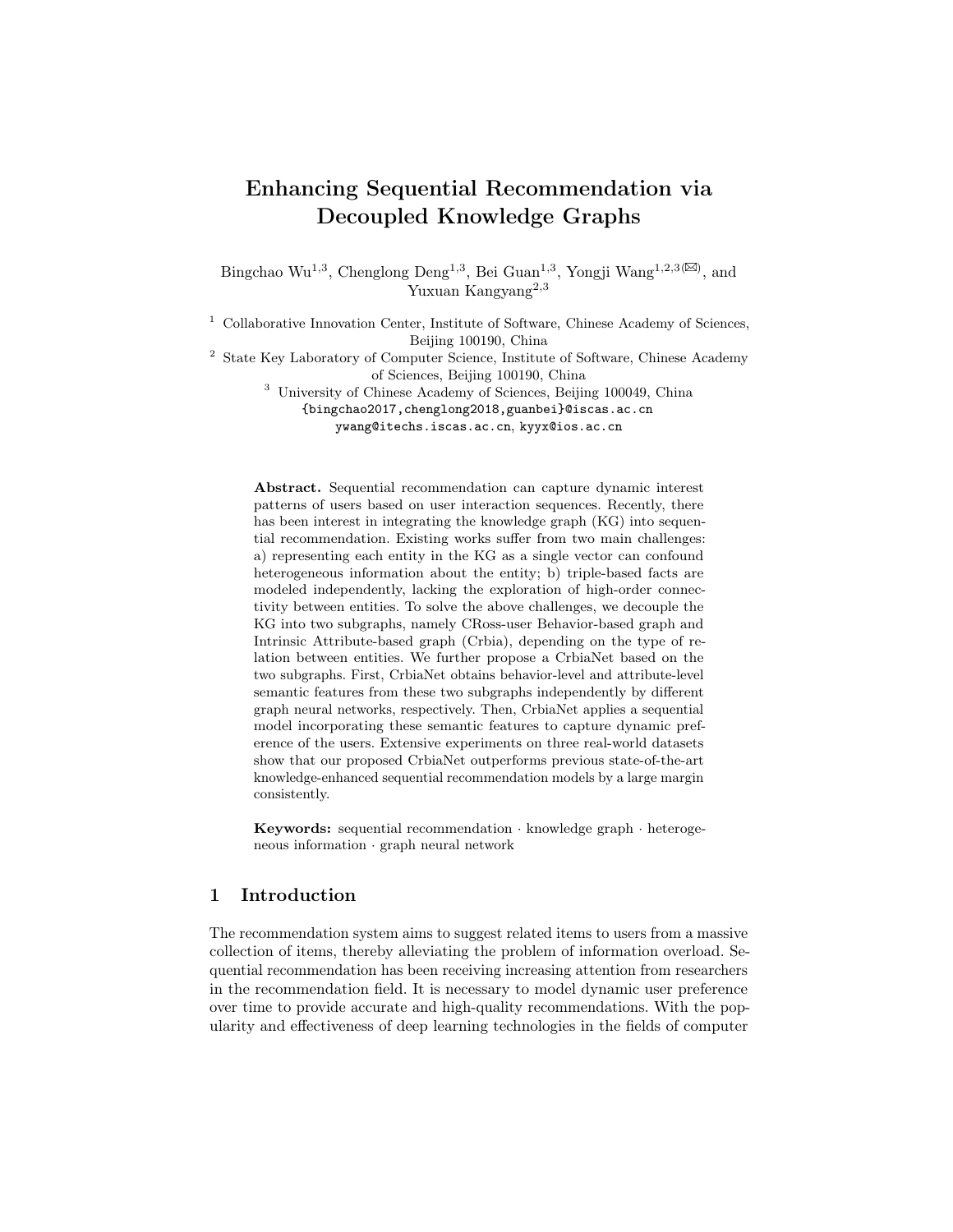(CNN) to learn sequential patterns as local features by using convolutional filters. Recently, various studies have validated that self-attention mechanisms effectively model dependencies between items [9,22]. SASRec [9] utilizes left-toright Transformer models [26] to predict the next item. BERT4Rec [22] uses bidirectional Transformer models (BERT [3]) to encode user interest vectors by optimizing a Cloze task [24]. Sequential recommendations focus only on the user's own interaction sequence, ignoring the similar co-occurrence across users between items and relationships between items at the attribute level.

### 2.2 Knowledge-enhanced Recommendation

KGs have been applied in various recommendation models to improve the performance of the recommendation where KGs use triples to describe realistic facts, such as the user-item KG [43], the item-item KG [36], and the item-attribute KG [43]. Several graph-based recommendation models jointly encode behaviorlevel user-item relations and knowledge-level item-item relations to introduce semantic knowledge from KG into the recommender system, such as KHGT [34], UGRec [41], and SMIN [14]. However, the above graph-based models cannot capture the dynamic user preference, so more research is focused on how to utilize knowledge graphs to enhance sequential recommendation models. Existing studies on injecting knowledge graphs into sequential models are mainly divided into two categories: path-based and embedding-based methods. For path-based methods, MASR [8] introduces meta-paths from the knowledge graph to capture global contextual information and applies the sequential model to capture the local contextual information. KARN [43] combines users' historical behavior sequences and the path between the user and the target item for recommendation. For embedding-based methods, KERL [30] uses TransR to obtain semantic features from KG that are fused into the sequential models. Chorus [28], RCF [36], and KDA [27] use DistMult to extract semantic features of items from KG by bilinear objectives and use the semantic features as input to the sequential model. Despite these recent advancements, the above knowledge graph embeddings cannot capture the higher-order connections between items in KG. DHIMN [35] applies a GCN-based message-passing layer to capture the high-level semantic knowledge in the KG, but ignores heterogeneous information of item relations in KG.

### 3 Problem Definition and Notation

### 3.1 Cross-user Behavior-based Graph (CRBGraph)

In the recommendation domain, item relations extracted from user logs naturally exist in the datasets [27,15]. For example, the relation *also buy (also view)* between iPhone and MacBook means that users bought an iPhone and also bought (viewed) a MacBook afterwards. Here we represent these item relations with a cross-user behavior-based graph  $\mathcal{G}_1$ , defined as  $\{(h, r, t)| h, t \in \mathcal{I}, r \in \mathcal{R}^b\}$ where  $\mathcal I$  and  $\mathcal R^b$  denote sets of item instances and item relations, respectively.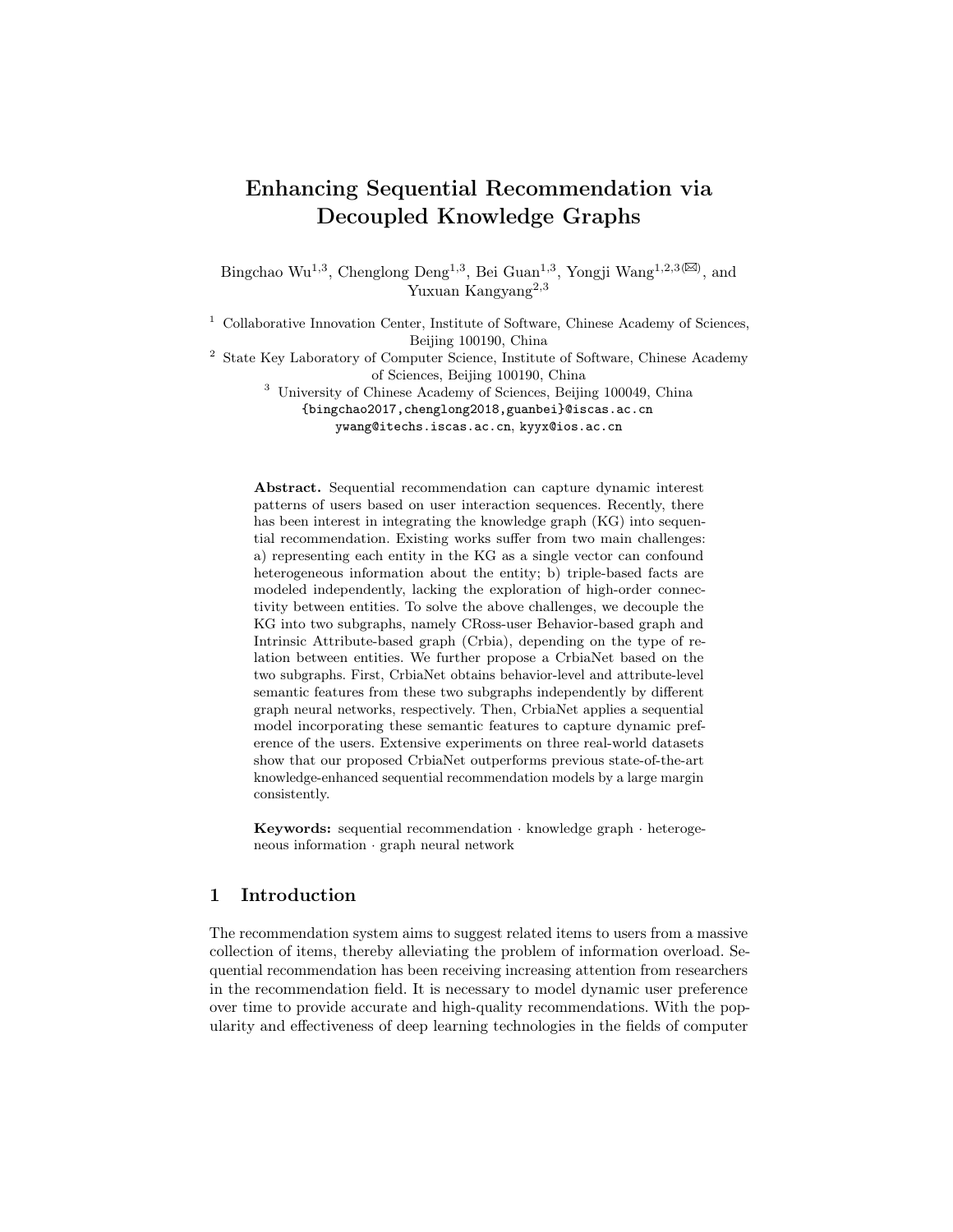The relations between item-item pairs are all positively correlated, so all types of item relations are reduced to a positive relation. This means that  $r \in \{0, 1\}$ where  $r = 1$  represents that there is a behavior-level link between the item-item pair.

### 3.2 Intrinsic Attribute-based Graph (IAGraph)

In addition to behavior-level links between items, there are various types of item attributes, such as category and brand. Here we utilize the item-attribute pairs to generate an intrinsic attribute-based graph  $\mathcal{G}_2$ , defined as  $\{(h, r', a)| h \in \mathcal{I}, a \in \mathcal{I}\}$  $\mathcal{A}, r' \in \mathbb{R}^d$ , where I and A denote sets of item instances and attribute values, and  $R^a$  is the set of attribute-level relations. For example, the triple (*iPhone*, brand, Apple) represents that the brand of the iPhone is Apple.

### 3.3 Task Description

Assume that there are  $M$  users and  $N$  items in the recommender system. Given the graphs  $\mathcal{G}_1, \mathcal{G}_2$  and the interaction sequence  $S^u = [i_1^u, i_2^u, \cdots, i_T^u]$  of user u where  $i_1^u \in \mathcal{I}$  and  $T$  is the length of the interaction sequence, the knowledgeenhanced sequential recommendation task is denoted as follows:

$$
i_u^* = argmax_{i_k \in \mathcal{I}} P(i_{T+1}^u = i_k | S^u, \mathcal{G}_1, \mathcal{G}_2)
$$

where  $i_{T+1}^u$  is the predicted item at  $T+1$  time step, and P is the probability distribution over  $\mathcal{I}$ .

### 4 Method

The overview of CrbiaNet is shown in Fig. 2. The knowledge extractor is firstly employed to obtain heterogeneous item features from two distinct KGs, comprising a Behavior-level Knowledge Sub-extractor (BKS) and an Attribute-level Knowledge Sub-extractor (AKS). Then, the knowledge aggregator applies a hierarchical integration strategy to generate high-level semantic features by merging heterogeneous item features. Finally, a sequential interactions modeling layer merging high-level semantic features is employed to capture the dynamic user intention from the user's historical interaction sequence.

### 4.1 Knowledge Extractor

In this section, we design two types of graph neural networks to encode the behavior-level and attribute-level higher-order semantic features from the CR-BGraph and the IAGraph, respectively. To model the CRBGraph, we design a behavior-level knowledge sub-extractor that aggregates semantic features of neighbors based on the flow direction of message passing in the graph neural network. For IAGraph, we aggregate the neighborhood information to the central node through the relationship-aware attention mechanism of the attribute-level knowledge sub-extractor.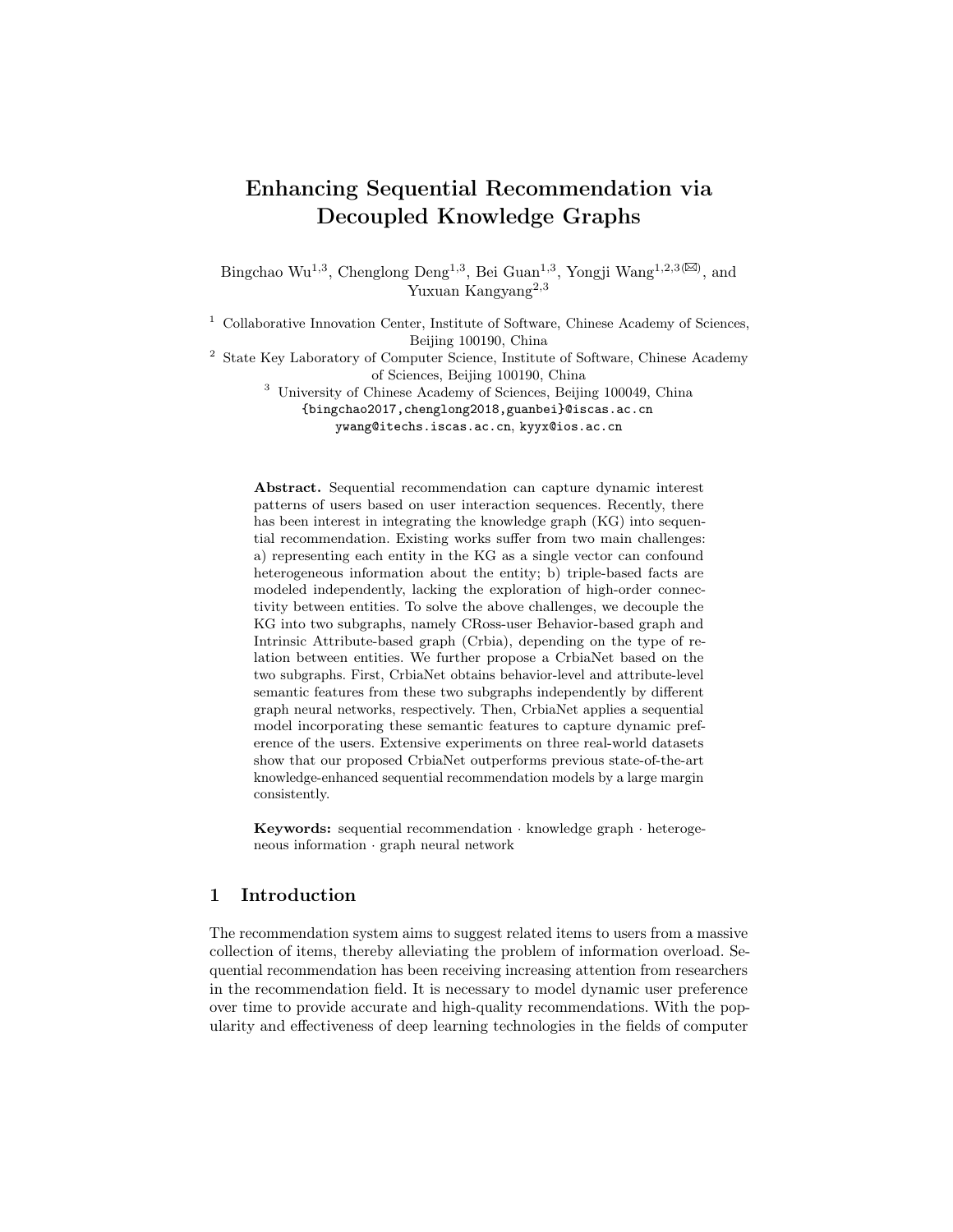

Fig. 2: The overall framework of our proposed model.

Behavior-level Knowledge Sub-extractor (BKS) CRBGraph is a directed homogeneous graph in which each triple contains the time-series relation between the head and the tail entity. For example, the triple  $(\rho)$  hone, also buy, phone case) means that users bought a *phone* and then also bought a *phone case*. Each node in the CRBGraph appears as a head entity in some related triples and as a tail entity in the rest of the related triples. This indicates that each node in the CRBGraph contains two types of time-series relations. To capture these time-series relations, we construct two-sided semantic features for each node,  $\mathbf{H}_{in}$ and  $H_{out}$ .

Specially, given the item  $i$ , one-hop neighbors of  $i$  are divided into out-degree neighbors  $\mathcal{N}_i^{out}$  and in-degree neighbors  $\mathcal{N}_i^{in}$ . For example,  $\mathcal{N}_5^{out}$  of the item  $v_5$ is  $\{v_1, v_4, v_6\}$  and  $\mathcal{N}_5^{in}$  is  $\{v_2, v_3\}$  in Fig. 3-(a). One-side semantic feature of item *i* at  $k^{th}$  layer, in-degree feature  $\mathbf{H}_{in,i}^{(k)}$ , aggregates the features  $\mathbf{H}_{out,i}^{(k-1)}$  at  $(k-1)^{th}$ layer in neighbors  $\mathcal{N}_i^{in}$ . The other-side feature  $\mathbf{H}_{out,i}^{(k)}$  aggregates  $\mathbf{H}_{in,i}^{(k-1)}$  in  $\mathcal{N}_i^{out}$ . The formula for the aggregation operation is:

$$
\mathbf{H}_{in,i}^{(k)} = \sum_{j \in \mathcal{N}_i^{in}} \frac{1}{\sqrt{|\mathcal{N}_j^{in}|} \sqrt{|\mathcal{N}_i^{out}|}} \mathbf{H}_{out,j}^{(k-1)},
$$
(1)

$$
\mathbf{H}_{out,i}^{(k)} = \sum_{j \in \mathcal{N}_i^{out}} \frac{1}{\sqrt{|\mathcal{N}_j^{out}|} \sqrt{|\mathcal{N}_i^{in}|}} \mathbf{H}_{in,j}^{(k-1)} \tag{2}
$$

where  $|\mathcal{N}_i^{out}|$  and  $|\mathcal{N}_i^{in}|$  are the number of items in  $\mathcal{N}_i^{out}$  and  $\mathcal{N}_i^{in}$ , respectively. A case is shown in Fig. 3-(b), the in-degree features  $\{\mathbf{H}_{in,1}^{(k-1)},\mathbf{H}_{in,4}^{(k-1)},\mathbf{H}_{in,6}^{(k-1)}\}$  at  $(k-1)$ <sup>th</sup> layer of  $\{v_1, v_4, v_6\}$  are propagated to the out-degree feature  $\mathbf{H}_{out,5}^{(k)}$  at  $k^{th}$  layer of the item  $v_5$  by Eq. 1. Note that  $\mathbf{H}_{out}^{(0)} = \mathbf{H}_{in}^{(0)} = \mathbf{E}_b$ , which means that  $\mathbf{H}_{out}^{(0)}$  and  $\mathbf{H}_{in}^{(0)}$  are from a shared embedding layer  $\mathbf{E}_b$  to avoid overfitting.

Next, we stack more layers to capture higher-order item relations by Eq. 1 subject to  $k > 1$  and obtain the final in-degree representation  $H_{in}$  by averaging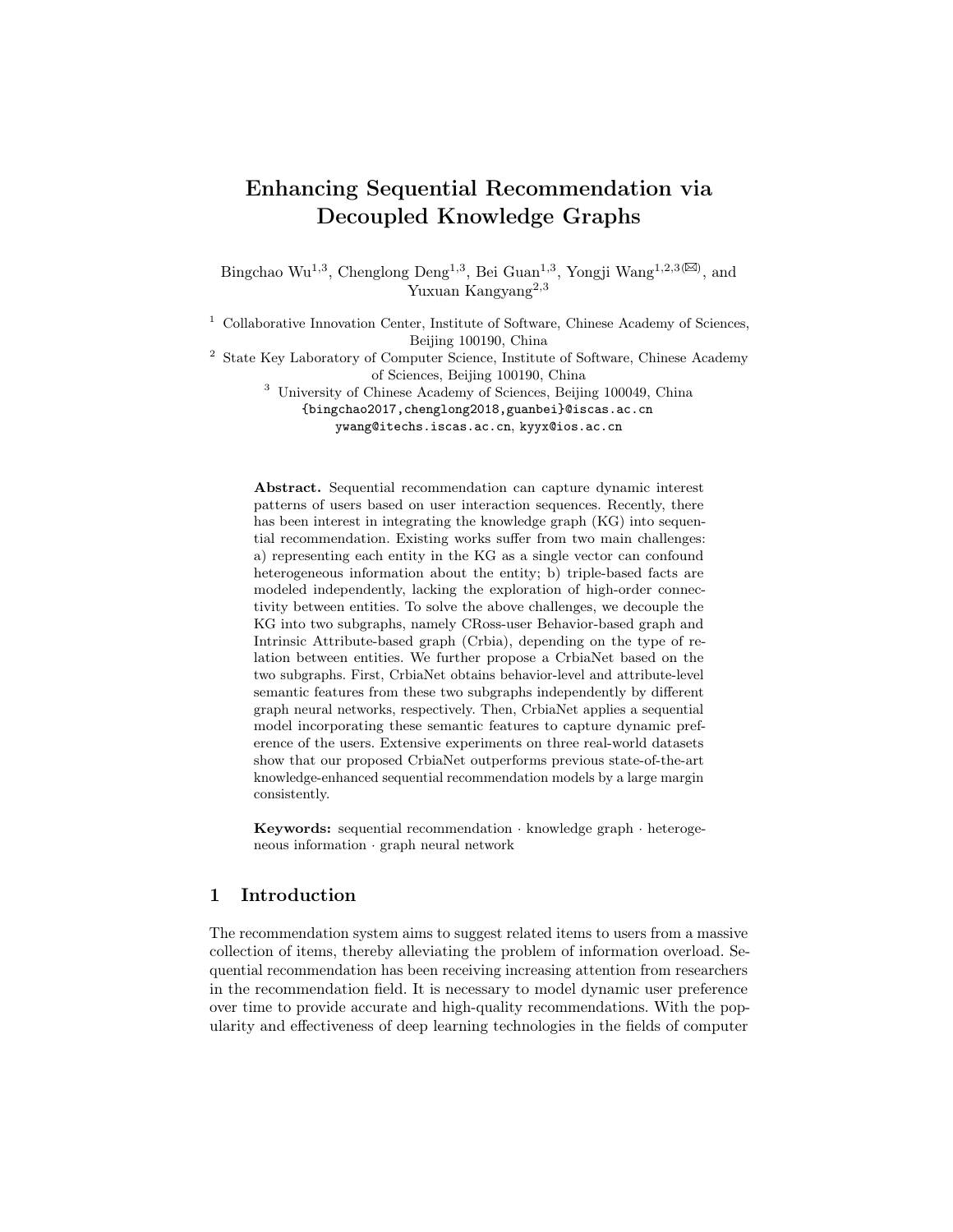

Fig. 3: (a) The items in the orange and blue dashed boxes are the out-degree and in-degree neighbors; (b) The red and green dashed circles indicate the out-degree and in-degree features, respectively.

the in-degree item features at each layer. The final out-degree representation  $\mathbf{H}_{out}$ is derived using the similar operation. Finally, we optimize the behavior-level knowledge sub-extractor using the BPR loss [18]:

$$
L_{CB} = -\sum_{(i,j,j') \in \mathcal{D}_R} \ln \sigma(\hat{y}_{ij} - \hat{y}_{ij'}); \quad \hat{y}_{ij} = \mathbf{H}_{out,i} \mathbf{H}_{in,j}^T
$$
(3)

where  $\mathcal{D}_R$  is  $\{(i, j, j') | (i, r, j) \in \mathcal{G}_1 \land r = 1, (i, r', j') \in \mathcal{G}_1 \land r' = 0\}.$ 

Attribute-level Knowledge Sub-extractor (AKS) Another knowledge subextractor is applied to encode potential attribute-level knowledge of items via a graph neural network, which can explore the user's preference at the attribute level. The high correlation of the attribute information and the preference behavior has been verified in [11,33].

First, the translation-based method TransR [13] is applied to model the firstorder connectivity of entities in the IAGraph. However, it lacks the encoding of high-order connectivity between entities. We further introduce a graph attention network consisting of message propagation layers and message aggregation layers. For the  $k^{th}$  message propagation layer, we use the relation-aware attention mechanism to integrate neighbors of the central item i:

$$
\mathbf{T}_{\mathcal{F}_i}^{(k)} = \sum_{(i,r,a)\in\mathcal{F}_i} \pi^{(k)}(i,r,a) \mathbf{T}_a^{(k)} \tag{4}
$$

where  $\mathcal{F}_i$  is the set of triples with the item i as the head entity in  $\mathcal{G}_2$ , and  $\mathbf{T}_a^{(k)}$  is the feature of the entity a at  $k^{th}$  layer;  $\pi^{(k)}(i,r,a)$  indicates the decay factor of the triple  $(i, r, a)$  in the message propagation [32]:

$$
\pi^{(k)}(i,r,a) = \frac{\exp(f^{(k)}(i,r,a))}{\sum_{(i,r',a') \in \mathcal{F}_i} \exp(f^{(k)}(i,r',a'))}
$$
\n
$$
f^{(k)}(i,r,a) = (\mathbf{W}_r \mathbf{T}_a^{(k)})^\mathsf{T} \tanh\left((\mathbf{W}_r \mathbf{T}_i^{(k)} + \mathbf{T}_r^{(k)})\right)
$$
\n(5)

where  $\mathbf{W}_r$  is the relation-aware trainable parameter, and  $\mathbf{T}_i^{(k)}$  and  $\mathbf{T}_r^{(k)}$  are the features of the entity i and the relation r. For the  $k^{th}$  message aggregation layer,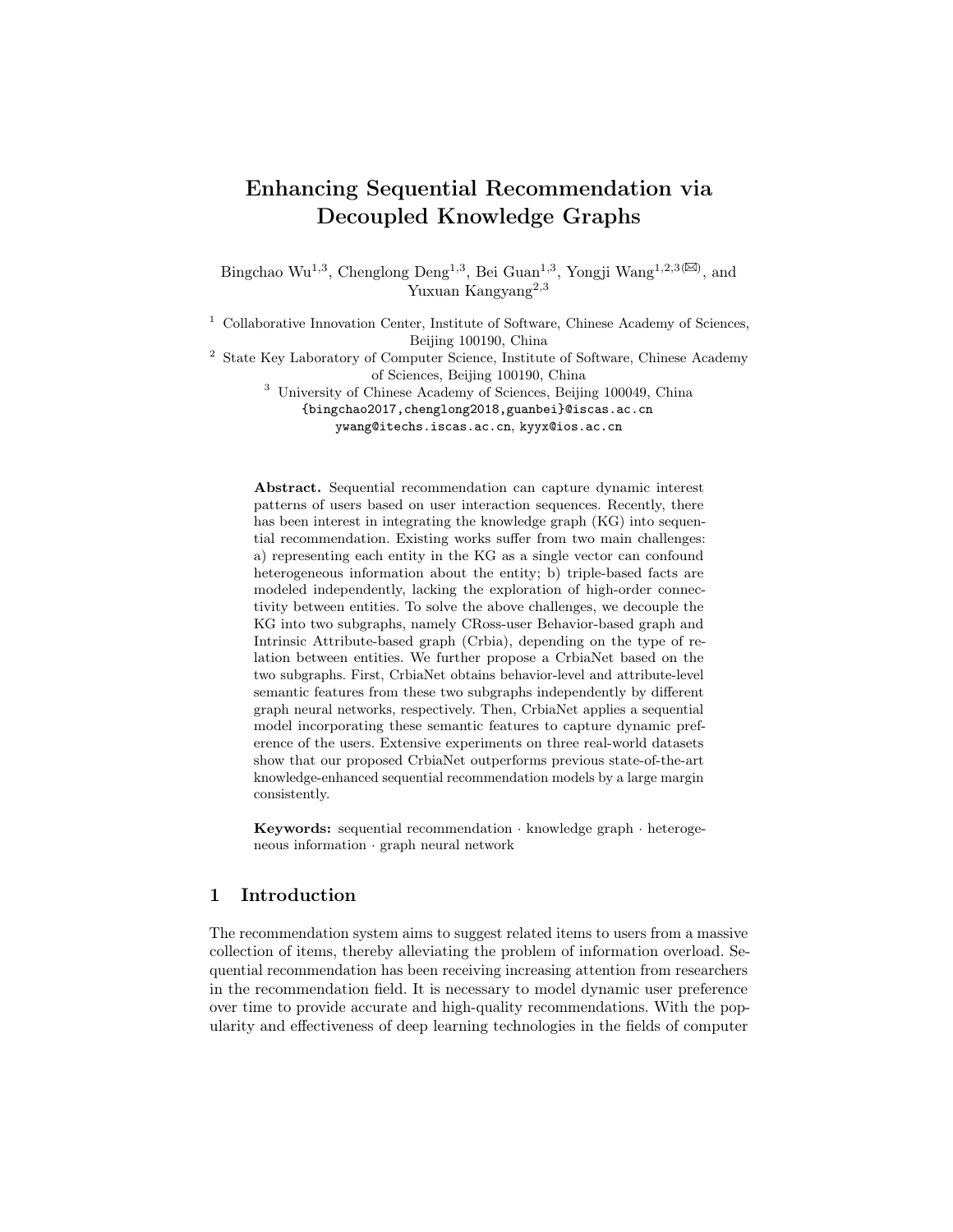#### 8 Authors Suppressed Due to Excessive Length

 $\mathbf{T}_{\mathcal{F}_{i}}^{(k)}$  $\mathcal{F}_{\mathcal{F}_{i}}^{(k)}$  and  $\mathbf{T}_{i}^{(k)}$  are aggregated by two types of feature interactions and a nonlinear transformation and then passed to the  $(k+1)$ <sup>th</sup> layer:

$$
\mathbf{T}_{i}^{(k+1)} = \sigma \Big(\mathbf{W}_{1}(\mathbf{T}_{i}^{(k)} + \mathbf{T}_{\mathcal{F}_{i}}^{(k)})\Big) + \sigma \Big(\mathbf{W}_{2}(\mathbf{T}_{i}^{(k)} \odot \mathbf{T}_{\mathcal{F}_{i}}^{(k)})\Big) \tag{6}
$$

where  $\sigma$  is a LeakyReLU activation layer;  $\mathbf{W}_1$  and  $\mathbf{W}_2$  are the trainable parameters; Note that  $\mathbf{T}^{(0)} = \mathbf{E}_a$  where  $\mathbf{E}_a$  is an embedding table.

To model the higher-order connectivity in the IAGraph, we stack more layers and average the features of entities at each layer to generate T. To optimize this sub-extractor, we introduce the BPR-based loss  $L_{AT}$ :

$$
L_{AT} = -\sum_{(i,r,a,a') \in \mathcal{D}_A} \ln \sigma(\bar{y}_{i,r,a} - \bar{y}_{i,r,a'}); \quad \bar{y}_{i,r,a} = \mathbf{T}_i \mathbf{W}_r^a \mathbf{T}_a^T
$$
(7)

where  $\sigma$  is a sigmoid activation layer, and  $\mathcal{D}_A$  is  $\{(i, r, a, a')|(i, r, a) \in \mathcal{G}_2, (i, r, a') \notin$  $\mathcal{G}_2$ ;  $\mathbf{W}_r^a$  is the trainable parameter.

### 4.2 Knowledge Aggregator

To merge the heterogeneous content information of each item into a fixed size embedding, we design a knowledge aggregator by integrating the semantic features of items extracted from the BKS and the AKS in a hierarchical manner. These item features consist of two parts: 1) high-order semantic features of items, including high-order out-degree features  $\mathbf{H}_{out}$ , high-order in-degree features  $\mathbf{H}_{in}$  and high-order attribute-based features **T**; 2) item embeddings, containing embeddings  $\mathbf{E}_b$  of input to the AKS and embeddings  $\mathbf{E}_a$  of input to the BKS. The fused high-order semantic features  $\mathbf{M}_k^h$  are integrated by an attention mechanism that dynamically assigns attention weights to the three high-order semantic features mentioned above:

$$
\mathbf{M}_{k}^{h} = \sum_{V \in \{\mathbf{H}_{out}, \mathbf{H}_{in}, \mathbf{T}\}} w_{v}^{k} * \mathbf{V}_{k},
$$
\n
$$
w_{v}^{k} = \frac{exp(\mathbf{W}_{f}^{1} \tanh(\mathbf{W}_{f}^{2} \mathbf{V}_{k}^{T}))}{\sum_{Q \in \{\mathbf{H}_{out}, \mathbf{H}_{in}, \mathbf{T}\}} exp(\mathbf{W}_{f}^{1} \tanh(\mathbf{W}_{f}^{2} \mathbf{Q}_{k}^{T}))}
$$
\n(8)

where  $\mathbf{W}_f^1$  and  $\mathbf{W}_f^2$  are the parameters of the attention mechanism. The fused item embeddings $\mathbf{M}_k^l$  are merged using the same attention mechanism. Next, a learnable gate is introduced to balance the contributions of the fused high-order item features  $\mathbf{M}_k^h$  and the fused item embeddings  $\mathbf{M}_k^l$ :

$$
\mathbf{G}_k = \sigma(\mathbf{W}_g^1 \mathbf{M}_k^h + \mathbf{W}_g^2 \mathbf{M}_k^l)
$$
  

$$
\mathbf{M}_k = \mathbf{G}_k \cdot \mathbf{M}_k^h + (1 - \mathbf{G}_k) \cdot \mathbf{M}_k^l
$$
 (9)

where  $\mathbf{W}_g^1$  and  $\mathbf{W}_g^2$  are the learnable parameters and  $\sigma$  is a sigmoid function; M is the high-level semantic knowledge.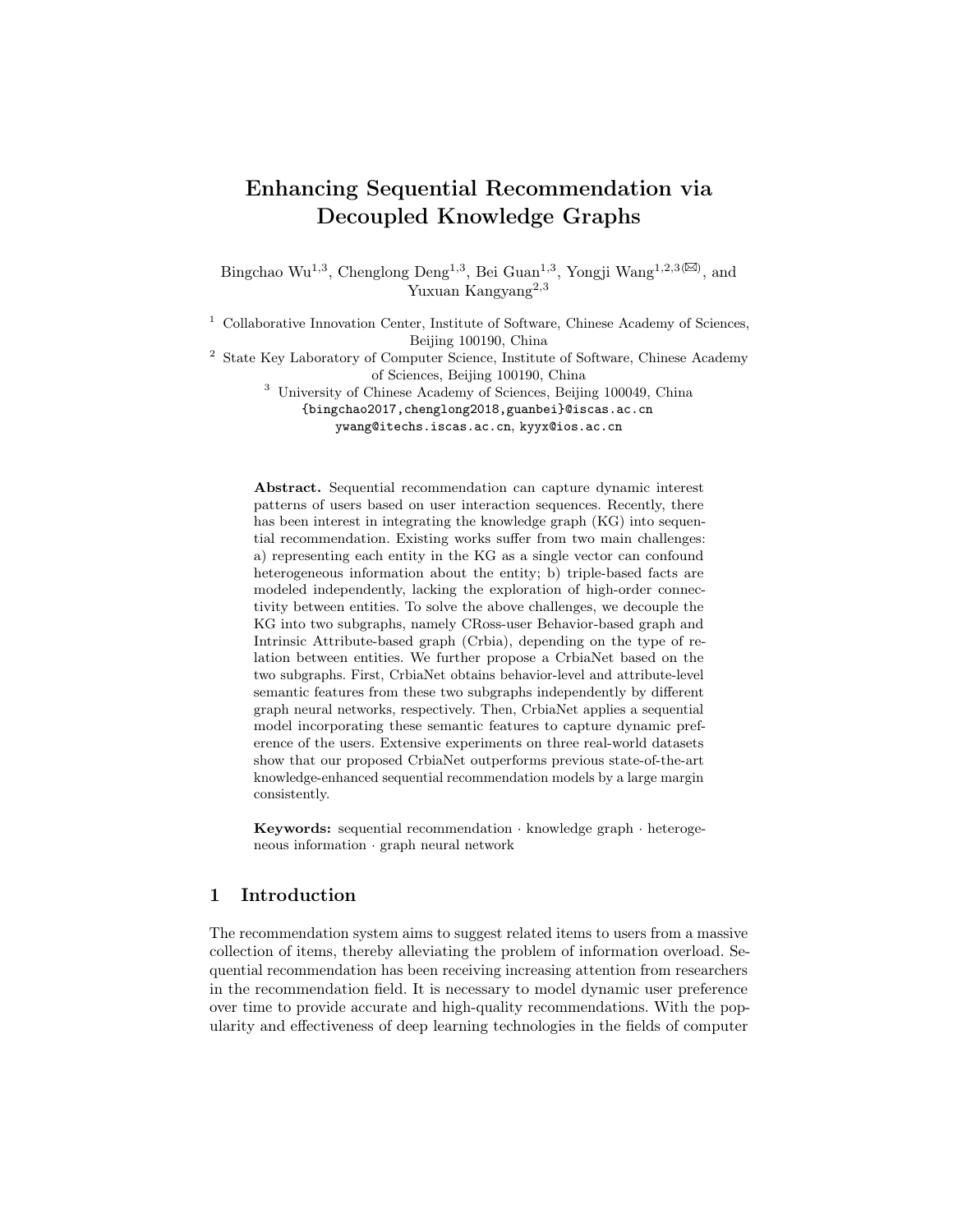Enhancing Sequential Recommendation via Decoupled Knowledge Graphs 9

#### 4.3 Sequential Interactions Modeling (SIM)

In sequential interactions modeling, sequential models (e.g., GRU4Rec [6], SAS-Rec [9], and BERT4Rec [22]) are widely used to capture the dynamic user preference based on historical interaction sequences. In this paper, we apply SASRec to encode the user interest representation, which consists of an embedding layer and self-attention blocks [26]. To inject the rich semantic knowledge extracted from the two KGs into SASRec, the embedding layer of SASRec is initialized by the high-level semantic knowledge M extracted from the knowledge aggregator. Specifically, given **M** and a user's interaction sequence  $\mathcal{S}^u = [i_1, i_2, \dots, i_T]$ , the input embedding is:

$$
\mathbf{E}_{\mathcal{S}^u} = [\mathbf{M}_0 + \mathbf{P}_0, \mathbf{M}_1 + \mathbf{P}_1, \cdots, \mathbf{M}_T + \mathbf{P}_T] \tag{10}
$$

where  $P$  is a position embedding table. Then, we apply self-attentive blocks to establish dependencies between interactive items and capture the dynamic preference of the user through multi-head attention layers (MH) and fully connected feed-forward layers (FNN):

$$
\mathbf{H}_{\mathcal{S}^u} = FFN(MH(\mathbf{E}_{\mathcal{S}^u}))
$$
\n(11)

where  $\mathbf{H}_{\mathcal{S}^u}$  is the hidden representation of the user interaction sequence  $\mathcal{S}^u$ . For MH and FFN, [26] has a detailed definition. To optimize the SIM, we adopt a binary cross entropy loss as the objective function:

$$
L_{SQ} = -\sum_{S^u \in \mathcal{S}} \sum_{t \in [1,2,\cdots,T]} (\ln \sigma(\widetilde{y}_{tj}) + \sum_{k \notin S^u} \ln(1 - \sigma(\widetilde{y}_{tk})); \quad \widetilde{y}_{tj} = \mathbf{H}_{\mathcal{S}^u, t} \mathbf{M}_j^{h^T}
$$
\n(12)

Note that the fused high-order item features  $M<sup>h</sup>$  are used as semantic features of the target items to avoid overfitting.

### 4.4 Model Learning & Prediction

We use the pre-training and fine-tuning paradigm to better incorporate the semantic information extracted from KGs into the sequential recommendation model. Specifically, the BKS and the AKS are first pre-trained according to the optimization objectives in Eq. 3 and Eq. 7, and then fine-tuned together with the knowledge aggregator and the SIM using the optimization objective in Eq. 12. The final objective function of CrbiaNet is:

$$
L_{CrbiaNet} = L_{SQ} + \alpha L_{CB} + \beta L_{AT} + \gamma(||\theta||_2^2)
$$
\n(13)

where  $L_2$  regularization on  $\theta$  with the weight  $\gamma$  is designed to prevent overfitting, and  $\alpha$  and  $\beta$  are the weights of the loss functions for different knowledge subextractors. In the inference phase, we only use the SIM as an online service to ensure the efficiency of the service.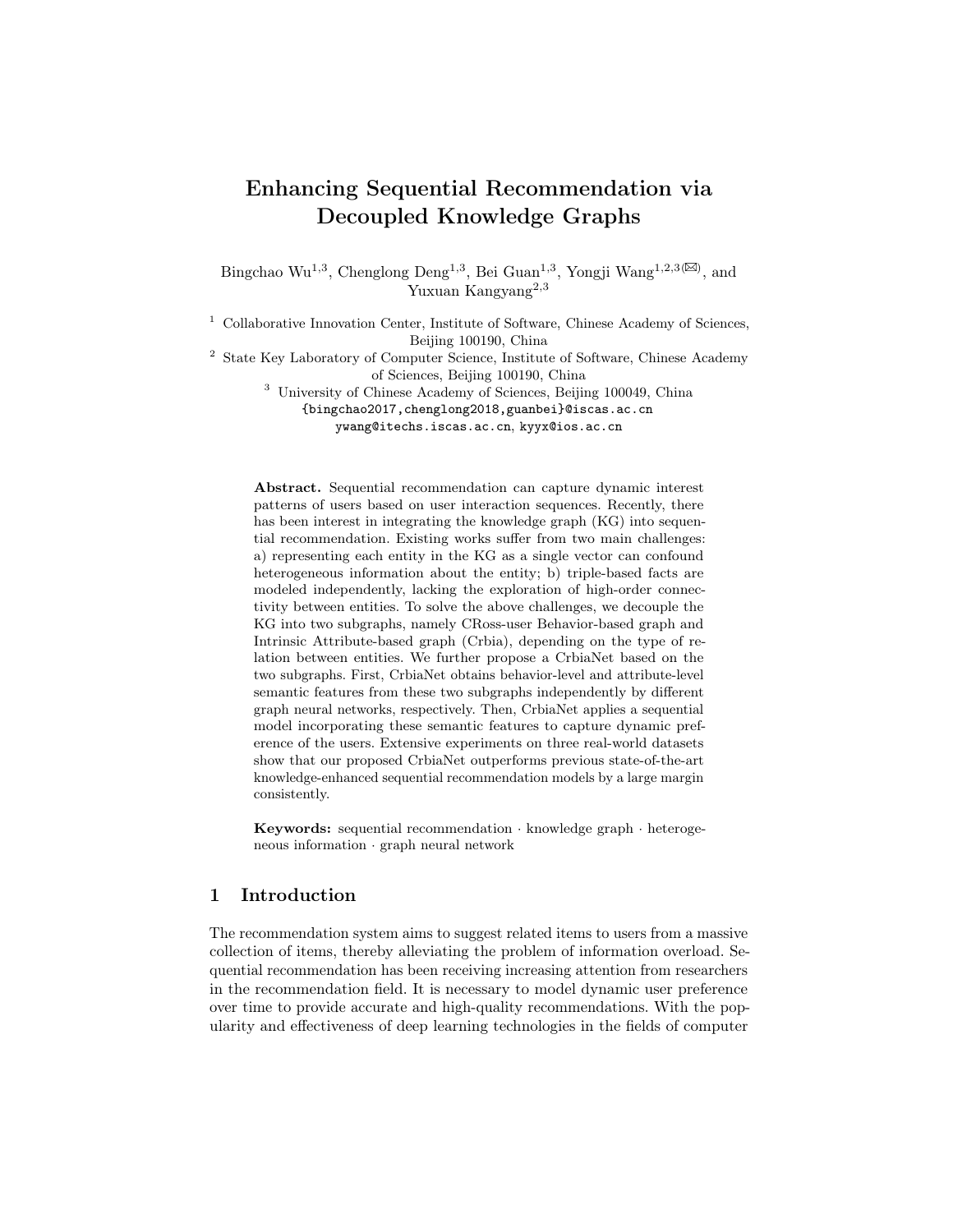10 Authors Suppressed Due to Excessive Length

### 5 Experiment

### 5.1 Experimental Settings

Datasets We conduct experiments on the Amazon dataset [5], which includes the interactions between users and items and metadata of items with natural item relations [28] (e.g., also view, also buy) and attributes of items (e.g., price, brand and category). CRBGraph  $(\mathcal{G}_1)$  and IAGraph  $(\mathcal{G}_2)$  are constructed from the natural item relations and the attributes of items, respectively. We use three representative sub-datasets in the Amazon dataset: Beauty(Beauty), Sports and Outdoors(Sports), and Toys and Games(Toys). The detailed statistics of Amazon datasets are consistent with [42]. To construct user interaction sequences, we group user interaction records, sort them according to the timestamps ascendingly. We filter out users and items with less than five interaction records following previous studies [9,22].

Parameter Settings and Evaluation Metrics CrbiaNet is trained by the Adam optimizer [10] with a learning rate of 0.001, where the batch size of the knowledge sub-extractors (BKS and AKS) and SIM are set as 2048 and 256, respectively. Gradients are clipped when the gradient norm is greater than five. The number of layers and the embedding dimensions are set to 2 and 64 for BKS, AKS, and SIM. Following previous sequential recommendation models [9,22], the maximum length of the user interaction sequence is set as 50. The weights  $\alpha$ ,  $\beta$  and  $\gamma$  are set to 1.0. Besides, the leave-one-out strategy is used for training and evaluation, and top-k HIT Ratio(HR@k) and top-k Normalised Discounted Cumulative Gain (NDCG@k) are considered to be ranking metrics. Following previous studies [9,6], we evaluate the performance of the models by combining the ground-truth item and 99 randomly sampled non-interactive negative items.

Baseline Methods To validate the effectiveness of our proposed CrbiaNet model, we select nine previous representative models as baseline methods.

- BPR [19] is a classical Bayesian personalized ranking algorithm with implicit feedback based on stochastic gradient descent.
- FM [17] considers the combined features based on linear regression.
- GRU4Rec [6] applies GRU [2] to model user interaction sequences for session-based recommendations with a ranking loss function.
- SASRec [9] is a sequential recommendation model based on deep unidirectional transformers that capture dynamic user interests.
- BERT4Rec [22] uses BERT [3] to encode user interaction sequences by deep bidirectional transformers.
- **FDSA** [40] captures the dynamic user preference by simultaneously modeling both item-level and feature-level(attribute-level) sequences.
- $S^3$ -Rec [42] adopts the paradigm of pre-training and fine-tuning, where attributes are employed in the pre-training phase.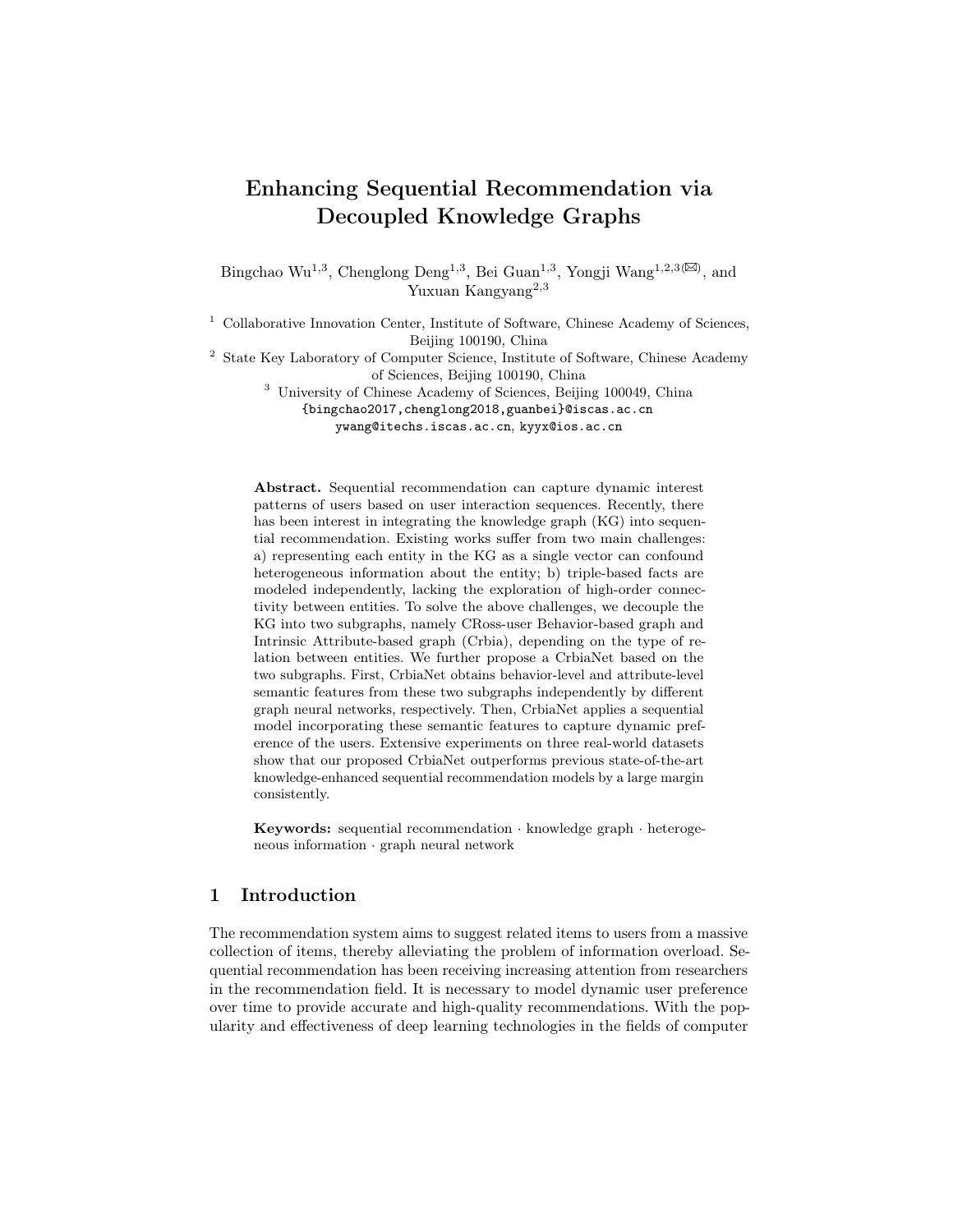Table 1: The performance of our proposed model and previous existing recommendation models on three datasets, where the best results and the second best results are marked in bold and underlined, respectively.

| Datasets      | Metric                | BPR.          | FM |        |        | GRU4Rec SASRec BERT4Rec FDSA S <sup>3</sup> -Rec Chorus KDA\T CrbiaNet |                      |        |           |
|---------------|-----------------------|---------------|----|--------|--------|------------------------------------------------------------------------|----------------------|--------|-----------|
| Beauty        | HR@5                  | 0.3602 0.1461 |    | 0.3487 | 0.3754 | 0.4034                                                                 | 0.4010 0.4502 0.4575 | 0.4846 | $0.5123*$ |
|               | NDCG@5 0.2601 0.0934  |               |    | 0.2580 | 0.2832 | 0.3080                                                                 | 0.2974 0.3407 0.3402 | 0.3654 | $0.3875*$ |
|               | HR@10                 | 0.4659 0.2311 |    | 0.4460 | 0.4795 | 0.5052                                                                 | 0.5096 0.5506 0.5694 | 0.6008 | $0.6204*$ |
|               | NDCG@10 0.2944 0.1207 |               |    | 0.2893 | 0.3168 | 0.3408                                                                 | 0.3324 0.3732 0.3766 | 0.4031 | $0.4225*$ |
| <b>Sports</b> | HR@5                  | 0.3629 0.1603 |    | 0.3208 | 0.3538 | 0.3922                                                                 | 0.3855 0.4267 0.4540 | 0.4504 | $0.4860*$ |
|               | NDCG@5                | 0.2624 0.1048 |    | 0.2257 | 0.2493 | 0.2852                                                                 | 0.2756 0.3104 0.3346 | 0.3273 | $0.3554*$ |
|               | HR@10                 | 0.4851 0.2491 |    | 0.4389 | 0.4805 | 0.5203                                                                 | 0.5136 0.5614 0.5823 | 0.5831 | $0.6200*$ |
|               | NDCG@10 0.3018 0.1334 |               |    | 0.2638 | 0.2900 | 0.3264                                                                 | 0.3170 0.3538 0.3761 | 0.3701 | $0.3988*$ |
| <b>Toys</b>   | HR@5                  | 0.3140 0.0978 |    | 0.3284 | 0.3684 | 0.3926                                                                 | 0.3994 0.4420 0.4290 | 0.4961 | $0.5149*$ |
|               | NDCG@5 0.2286 0.0614  |               |    | 0.2422 | 0.2712 | 0.2979                                                                 | 0.2903 0.3270 0.3306 | 0.3806 | $0.3974*$ |
|               | HR@10                 | 0.4138 0.1715 |    | 0.4293 | 0.4751 | 0.4959                                                                 | 0.5129 0.5530 0.5291 | 0.6015 | $0.6217*$ |
|               | NDCG@10 0.2607 0.0850 |               |    | 0.2746 | 0.3057 | 0.3313                                                                 | 0.3271 0.3629 0.3631 | 0.4147 | $0.4320*$ |

- Chorus [28] is a sequential recommendation model with natural item relations and corresponding temporal dynamics.
- KDA [27] injects natural item relations between items, attributes of items, and temporal evolution information as additional knowledge into the sequence recommendation. For the sake of fairness, the temporal evolution information is removed in this paper and named  $KDA \T$ .

### 5.2 Performance Comparison

Table 1 shows the results of all baselines and our proposed CrbiaNet model on all datasets. First, sequential recommendation methods (e.g., GRU4Rec, SASRec, and BERT4Rec) outperform collaborative filtering methods (e.g., BPR and FM) because the dynamic user preference can be captured by encoding the history of the user's interaction with the recommender system. The performance of sequential recommendation models can be further improved by merging the attributes of items (e.g., FDSA and  $S^3$ -Rec), which indicates the attribute-based side information is helpful for recommender systems. Chorus obtains better performance due to incorporating behavior-based (natural) item relations. In addition, KDA\T achieves the previous state-of-the-art performance on the three datasets by integrating both attributed-based and behavior-based KGs. One possible reason for this is that the complex relations between the target items and the items in the user's historical interaction sequence are explicitly captured by the KGs.

Then, CrbiaNet consistently outperforms the pure and attribute-enhanced sequential recommendation models in the three datasets, thanks to the rich heterogeneous semantic features injected into the sequential interaction model. Compared with pure sequential recommendation methods (e.g., GRU4Rec, SAS-Rec, and BERT4Rec), CrbiaNet achieves better recommendation performance, demonstrating that the underlying semantic knowledge embedded in the KGs is helpful for capturing the dynamic user preference. CrbiaNet is superior to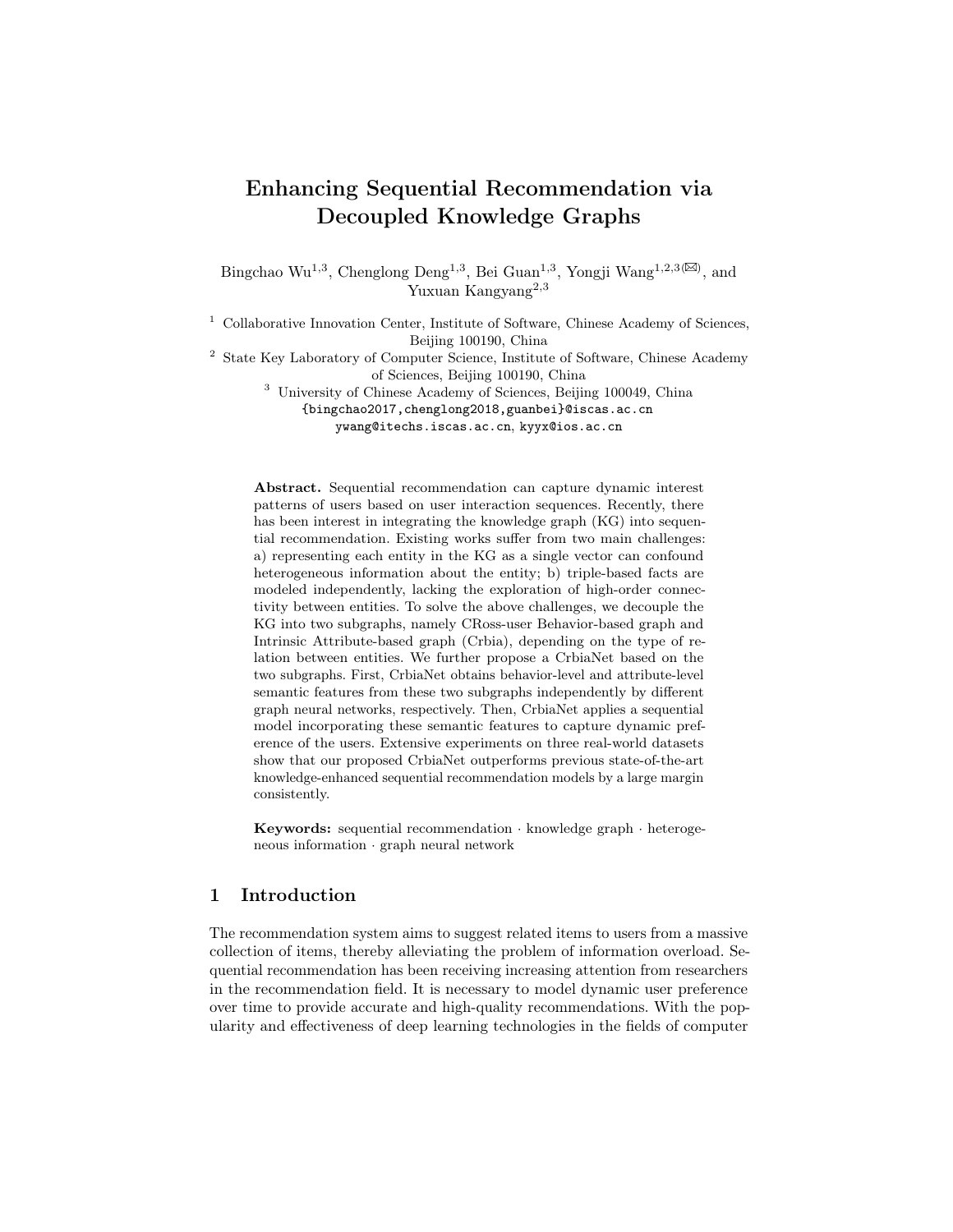| Model           | <b>Metric</b> | Beauty | <b>Sports</b> | Toys   |
|-----------------|---------------|--------|---------------|--------|
| CrbiaNet        | HR@10         | 0.6204 | 0.6200        | 0.6217 |
|                 | NDCG@10       | 0.4225 | 0.3988        | 0.4320 |
| CrbiaNet-BKS    | HR@10         | 0.6033 | 0.5964        | 0.5924 |
|                 | NDCG@10       | 0.4076 | 0.3801        | 0.4086 |
| CrbiaNet-AKS    | HR@10         | 0.5134 | 0.5189        | 0.5203 |
|                 | NDCG@10       | 0.3396 | 0.3178        | 0.3422 |
| CrbiaNet-ADD    | HR@10         | 0.6066 | 0.6145        | 0.6192 |
|                 | NDCG@10       | 0.4156 | 0.3930        | 0.4274 |
| CrbiaNet-RANDOM | HR@10         | 0.4795 | 0.4805        | 0.4751 |
|                 | NDCG@10       | 0.3168 | 0.2900        | 0.3057 |

Table 2: The effectiveness of each component of our proposed CrbiaNet on the three datasets.

FDSA and S<sup>3</sup>-Rec incorporating only attribute-based knowledge, suggesting that behavior-based(natural) item relations are helpful for the recommendation. This shows that co-occurrence patterns from item-item pairs of historical interaction sequences of similar users mitigate the disadvantage of sparse user interaction behaviors.

Finally, our proposed CrbiaNet achieves the state-of-the-art performance in three datasets compared with previous knowledge-enhanced sequential recommendation models (Chorus and  $KDA\$ <sup>T</sup>). The following facts can illustrate these results: 1) independent modeling of CRBGraph and IAGraph allows encoding the heterogeneous semantic information of items more efficiently (see the subsection 5.4 for more discussion); 2) high-order connections between items in CRBGraph and IAGraph can be captured by message passing mechanism in the knowledge extractor; 3) the knowledge aggregator effectively aggregates the heterogeneous semantic information of items, which helps to dynamically assign attention weights to different semantic features based on user interest.

### 5.3 Ablation Study

To investigate the impact of components in CrbiaNet, we compare CrbiaNet with its four variants:

- CrbiaNet-BKS: This model incorporates only the semantic features extracted from CRBGraph by the behavior-level knowledge sub-extractor (BKS) into the sequential interactions modeling (SIM) to demonstrate the impact of cross-user item relations on recommendation performance.
- CrbiaNet-AKS: This model uses only the semantic features extracted from the IAGraph via attribute-level knowledge sub-extractor (AKS) to inject into the SIM.
- CrbiaNet-ADD: This model replaces the complex knowledge aggregator (KA) with the simple addition operation to fuse heterogeneous semantic features to validate the effectiveness of the integration strategy.
- CrbiaNet-RANDOM: This model replaces the high-level semantic knowledge M extracted from KGs with an embedding layer with 0 mean and 0.01 standard deviation.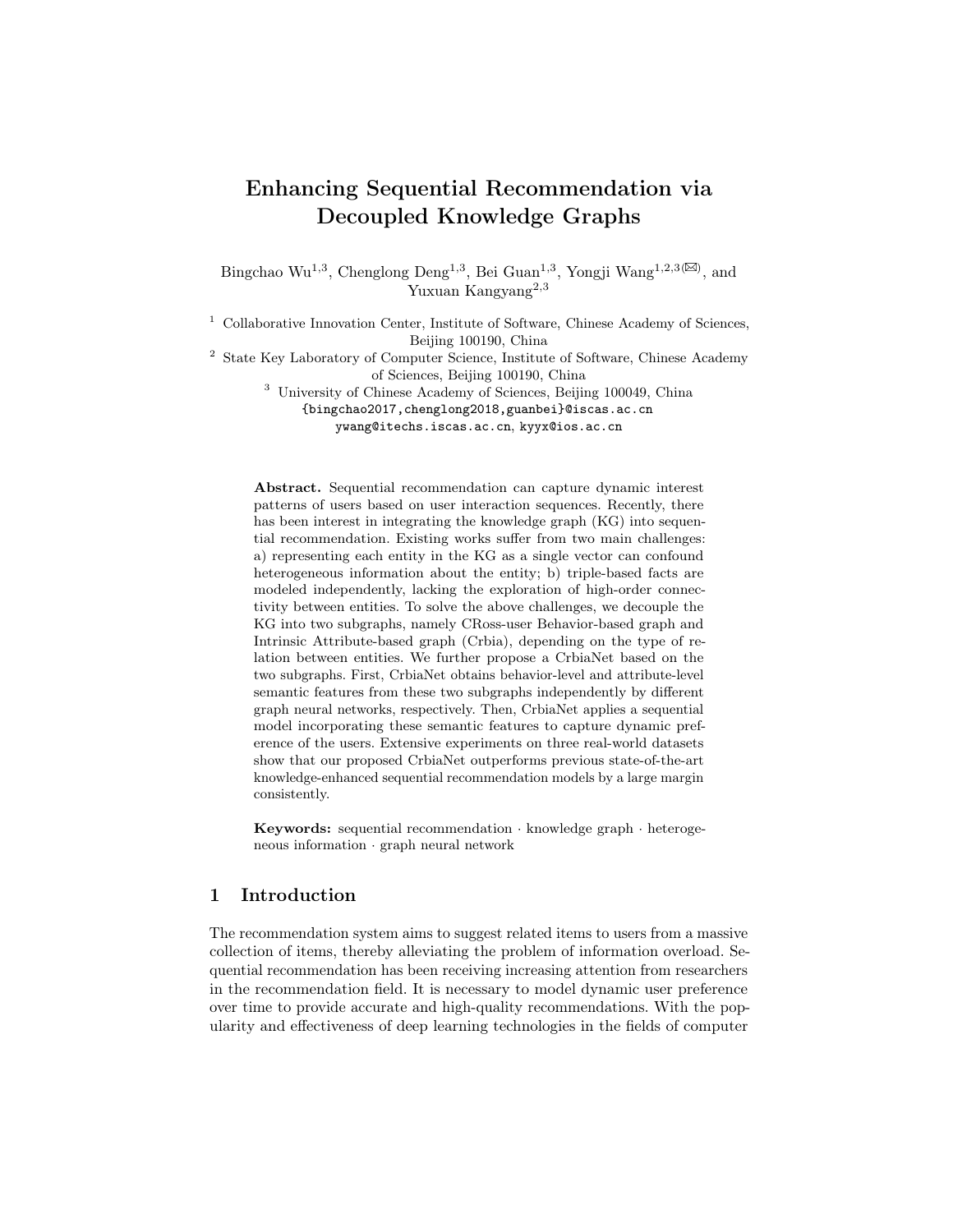Table 2 shows HR@10 and NDCG@10 for these models in all three datasets. We summarize the following findings. First, the BKS of modeling the cross-user item relations in the CRBGraph is the most critical component of CrbiaNet. CrbiaNet-BKS offers significant performance gains over the other three variants in all three datasets, indicating that co-occurrence patterns from item-item pairs can guide the extraction of more accurate user interests. Second, CrbiaNet-AKS outperforms CrbiaNet-RANDOM by utilizing attribute-based semantic features extracted from the IAGraph, demonstrating the need to incorporate the attributes of items. In addition, CrbiaNet-AKS outperforms FDSA [40] on both NDCG@10 and HR@10, which validates that our proposed AKS can effectively extract attribute-aware high-level semantic knowledge. Last, the difference in performance between CrbiaNet and CrbiaNet-ADD suggests that the hierarchical knowledge integration strategy can better integrate heterogeneous semantic features from the KGs by dynamically assigning attention weights to features.

### 5.4 Effectiveness of Knowledge Extractor

To validate the effectiveness of our proposed knowledge extractor, we compare CrbiaNet with three variants in terms of graph construction and graph encoding:

- DisMult: To explore the effectiveness of extracting heterogeneous semantic features from CRBGraph and IAGraph independently, this model first constructs a unified knowledge graph by merging CRBGraph and IAGraph, and then uses DisMult [37] instead of the knowledge extractor in this paper (for more details see [36]).
- TransR(IA): This model replaces AKS with TransR [13] to validate the necessity of potential attribute-aware high-order semantic features for recommendations.
- TransR(CB): This model uses TransR [13] instead of BKS to encode CRB-Graph to validate the effectiveness of behavior-level high-order item relations.

The results of these variants and CrbiaNet are shown in Fig. 4. CrbiaNet achieves better performance than DisMult. Two reasons may cause this phenomenon: 1) CrbiaNet encodes different types of KGs independently to avoid confusion of heterogeneous semantic features; 2) the bilinear diagonal model (DisMult) cannot map attribute-level and behavior-level semantic features to the identical semantic space. Compared to  $TransR(IA)$  and  $TransR(CB)$ , CrbiaNet achieves the best performance on all three datasets. This shows that high-level semantic features are practical for sequential recommendations. In addition, the most significant performance gap is observed between CrbiaNet and TransR(CB), indicating that behavior-level high-order item relations play a crucial role in encoding the dynamic user preference.

### 5.5 Impact of Knowledge Extractor Depth

This subsection considers the impact of the number of layers in the knowledge extractor to validate the necessity of high-order connections between items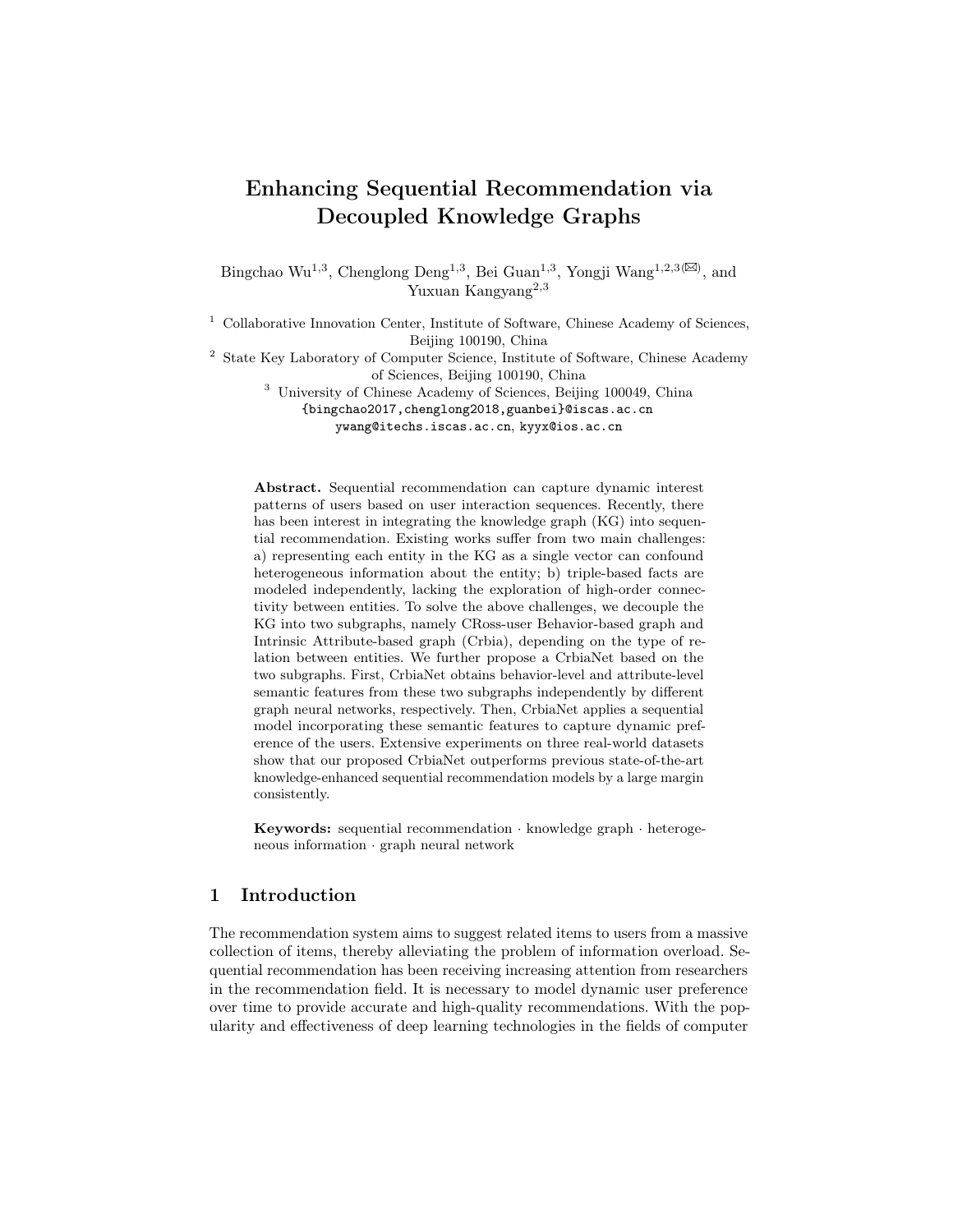

(a) HR@K on Beauty (b) N@K on Beauty (c) HR@K on Sports (d) N@K on Sports

Fig. 4: Performance of the knowledge extractor in CrbiaNet and other extractors on three datasets.



Fig. 5: Impact of knowledge extractor depth.

in the KGs. The results are summarized in Fig 5. First, we can observe that recommendation performance is improved by stacking a certain number of layers in the knowledge extractor, indicating that stacking more layers can explore higher-order item relations in the KG and mine the potential preference of users. However, the recommendation performance of CribaNet on Amazon Beauty and Amazon Toys datasets decreases when more layers are stacked in the knowledge extractor. This shows that stacking too many layers in the knowledge extractor may lead to the problem of over-smoothing. This problem is prevalent in the graph neural networks [16], and we leave the exploration of solving this problem as future work. In addition, the over-smoothing problem does not affect CribiaNet on Amazon Sports dataset when the number of layers is stacked to five. The reason might be that there are more triples in the KG on the Sports dataset than the other two datasets, and longer-distance item relations are required to encode the heterogeneous semantic knowledge of items.

#### Compatibility of High-level Semantic Knowledge 5.6

To explore the validity and compatibility of High-level Semantic Knowledge M (HSK) mentioned in the subsection 4.2, we conduct an experiment employing the HSK and its three variants on four sequential models (GRU4Rec [6], NARM [12], SASRec [9], and BERT [22]): 1)  $w/o$  HSK: This method uses randomly initialized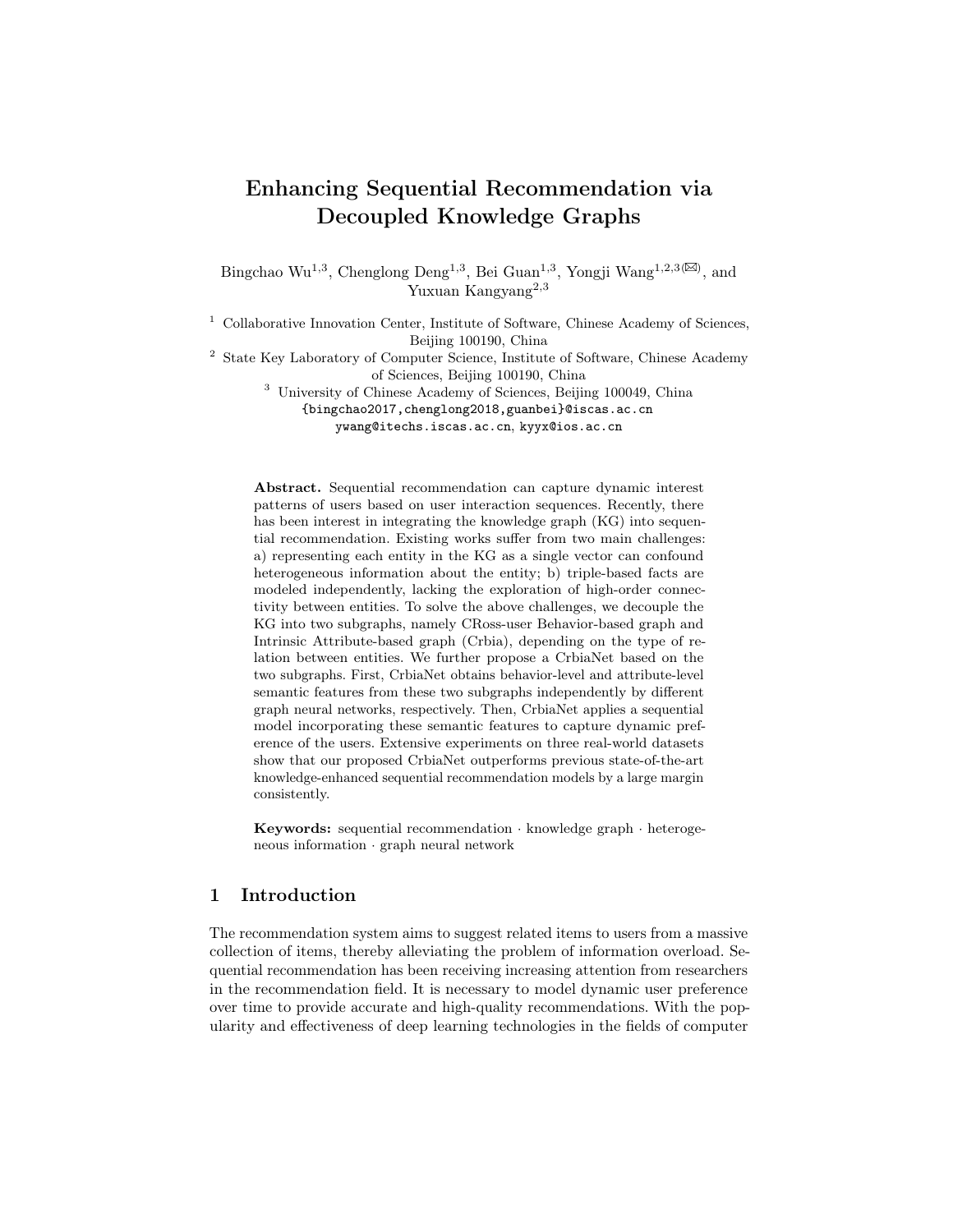

Fig. 6: The performance of CrbiaNet and its variants under different sequential models on three datasets.

embeddings to replace the HSK; 2) only fine-tuning HSK: This method only uses the optimization objective in Eq. 12 to obtain the HSK through finetuning CrbiaNet; 3) only pre-training HSK: This approach only uses the optimization objectives in Eq. 3 and Eq. 7 to obtain the HSK through pre-training the knowledge extractor and keeps the HSK constant in the fine-tuning stage. 4) full HSK: This method first pre-trains the knowledge extractor to obtain the HSK, and then fine-tunes CrbiaNet to adapt the HSK to the sequential recommendation task.

The experimental results are shown in Fig. 6. First, we can observe that all sequential models achieve better performance than ' $w$  (o HSK' when merging HSK, indicating that our proposed HSK is compatible and effective with the sequential recommendation models. In addition, the sequential models' performance decreases on both 'only fine-tuning HSK' and 'only pre-training HSK' compared to 'full HSK', which suggests that our proposed HSK can fully exploit the deeper underlying semantic features in the heterogeneous KGs.

#### **CONCLUSION** 6

In this paper, we propose a CrbiaNet for sequential recommendation by merging heterogeneous semantic features of entities extracted from decoupled KGs. In our approach, we decouple the original KG in the recommendation domain into two subgraphs, named the cross-user behavior-based graph and the intrinsic attribute-based graph. Then, we propose two knowledge sub-extractors to acquire higher-order features of entities with different semantics independently by graph neural networks. Finally, the high-order semantic features are combined and fed into the sequential recommendation model to enhance the representation of the user preference. We construct experiments on Amazon datasets, and the experimental results show that CrbiaNet outperforms the previous state-of-the-art recommendation models.

**Acknowledgement.** This research project was supported by the Foundation of Science and Technology Project of Hebei Education Department (Grants No. ZD2021063).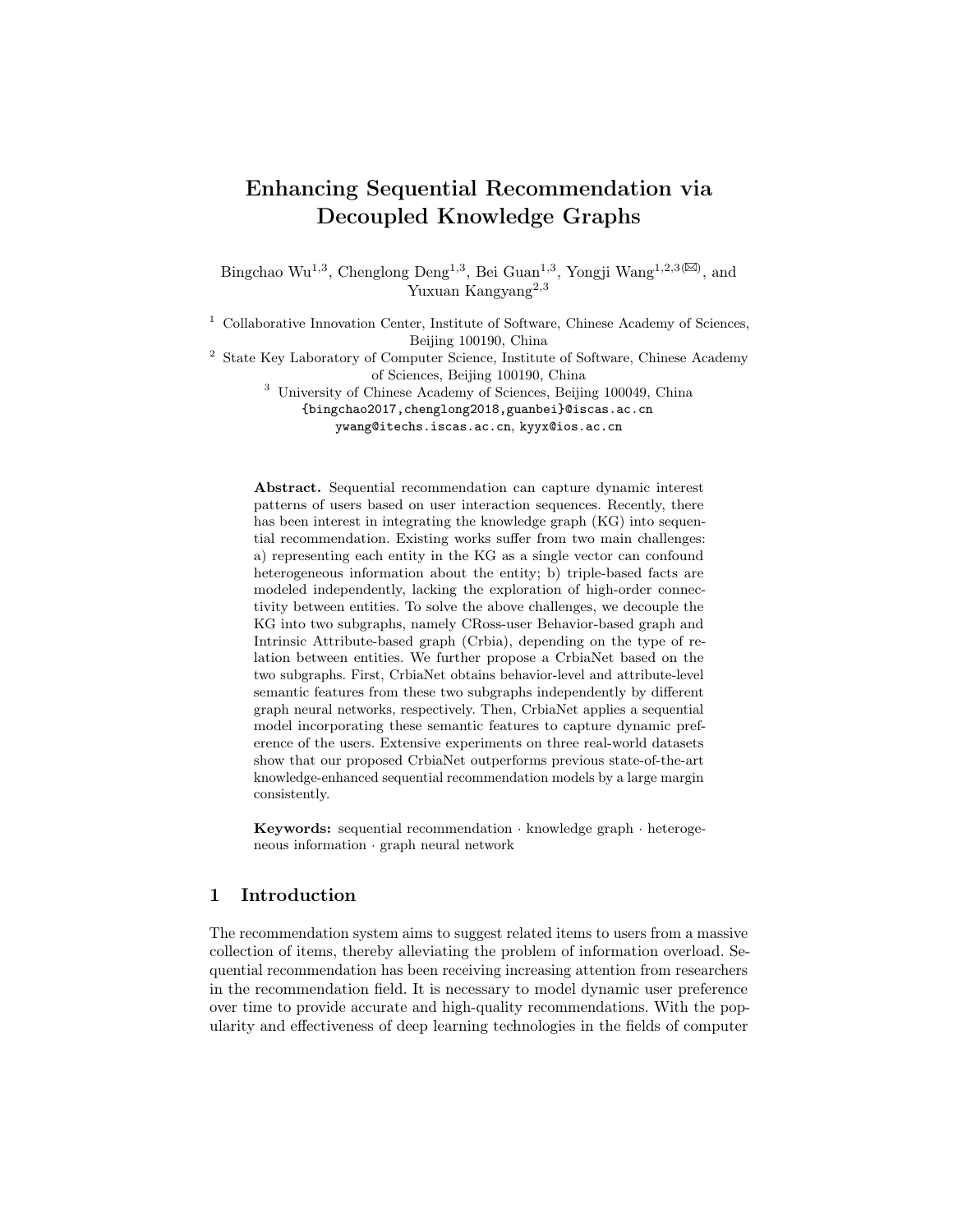16 Authors Suppressed Due to Excessive Length

### References

- 1. A. Bordes, N. Usunier, A. Garcia-Duran, J. Weston, and O. Yakhnenko, "Translating embeddings for modeling multi-relational data," Advances in neural information processing systems, vol. 26, 2013.
- 2. K. Cho, B. Van Merriënboer, C. Gulcehre, D. Bahdanau, F. Bougares, H. Schwenk, and Y. Bengio, "Learning phrase representations using rnn encoder-decoder for statistical machine translation," arXiv preprint arXiv:1406.1078, 2014.
- 3. J. Devlin, M.-W. Chang, K. Lee, and K. Toutanova, "Bert: Pre-training of deep bidirectional transformers for language understanding," arXiv preprint arXiv:1810.04805, 2018.
- 4. W. Guo, R. Su, R. Tan, H. Guo, Y. Zhang, Z. Liu, R. Tang, and X. He, "Dual graph enhanced embedding neural network for ctrprediction," arXiv preprint arXiv:2106.00314, 2021.
- 5. R. He and J. McAuley, "Ups and downs: Modeling the visual evolution of fashion trends with one-class collaborative filtering," in proceedings of the 25th international conference on world wide web, 2016, pp. 507–517.
- 6. B. Hidasi, A. Karatzoglou, L. Baltrunas, and D. Tikk, "Session-based recommendations with recurrent neural networks," arXiv preprint arXiv:1511.06939, 2015.
- 7. J. Huang, W. X. Zhao, H. Dou, J.-R. Wen, and E. Y. Chang, "Improving sequential recommendation with knowledge-enhanced memory networks," in The 41st International ACM SIGIR Conference on Research & Development in Information Retrieval, 2018, pp. 505–514.
- 8. X. Huang, S. Qian, Q. Fang, J. Sang, and C. Xu, "Meta-path augmented sequential recommendation with contextual co-attention network," ACM Transactions on Multimedia Computing, Communications, and Applications (TOMM), vol. 16, no. 2, pp. 1–24, 2020.
- 9. W.-C. Kang and J. McAuley, "Self-attentive sequential recommendation," in 2018 IEEE International Conference on Data Mining (ICDM). IEEE, 2018, pp. 197–206.
- 10. D. P. Kingma and J. Ba, "Adam: A method for stochastic optimization," arXiv preprint arXiv:1412.6980, 2014.
- 11. M. Kosinski, D. Stillwell, and T. Graepel, "Private traits and attributes are predictable from digital records of human behavior," Proceedings of the national academy of sciences, vol. 110, no. 15, pp. 5802–5805, 2013.
- 12. J. Li, P. Ren, Z. Chen, Z. Ren, T. Lian, and J. Ma, "Neural attentive session-based recommendation," in Proceedings of the 2017 ACM on Conference on Information and Knowledge Management, 2017, pp. 1419–1428.
- 13. Y. Lin, Z. Liu, M. Sun, Y. Liu, and X. Zhu, "Learning entity and relation embeddings for knowledge graph completion," in Twenty-ninth AAAI conference on artificial intelligence, 2015.
- 14. X. Long, C. Huang, Y. Xu, H. Xu, P. Dai, L. Xia, and L. Bo, "Social recommendation with self-supervised metagraph informax network," arXiv preprint arXiv:2110.03958, 2021.
- 15. W. Ma, M. Zhang, Y. Cao, W. Jin, C. Wang, Y. Liu, S. Ma, and X. Ren, "Jointly learning explainable rules for recommendation with knowledge graph," in The World Wide Web Conference, 2019, pp. 1210–1221.
- 16. K. Oono and T. Suzuki, "Graph neural networks exponentially lose expressive power for node classification," arXiv preprint arXiv:1905.10947, 2019.
- 17. S. Rendle, "Factorization machines," in 2010 IEEE International conference on data mining. IEEE, 2010, pp. 995–1000.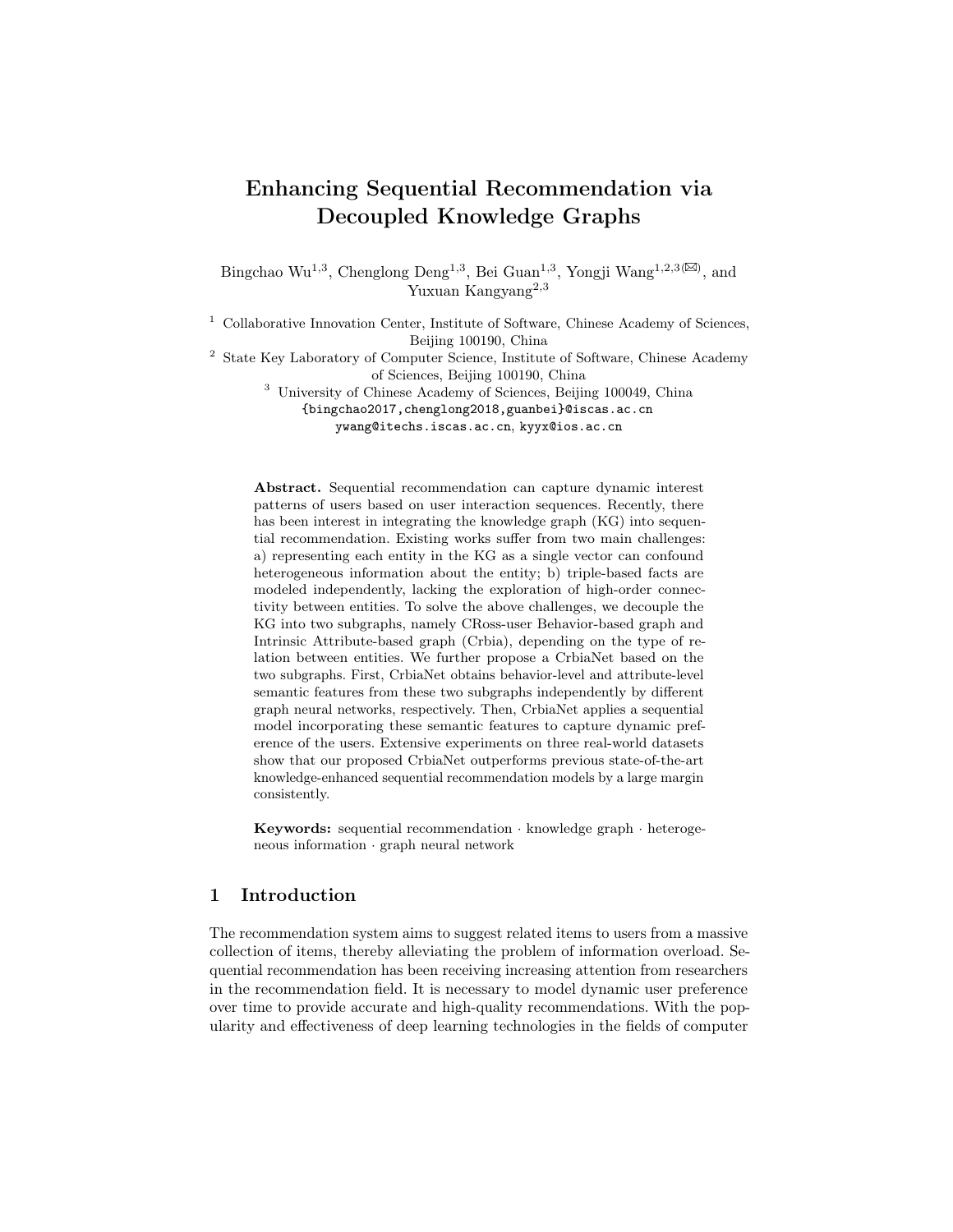Enhancing Sequential Recommendation via Decoupled Knowledge Graphs 17

- 18. S. Rendle, C. Freudenthaler, Z. Gantner, and L. Schmidt-Thieme, "Bpr: Bayesian personalized ranking from implicit feedback," arXiv preprint arXiv:1205.2618, 2012.
- 19. ——, "Bpr: Bayesian personalized ranking from implicit feedback,"  $arXiv$  preprint arXiv:1205.2618, 2012.
- 20. S. Rendle, C. Freudenthaler, and L. Schmidt-Thieme, "Factorizing personalized markov chains for next-basket recommendation," in Proceedings of the 19th international conference on World wide web, 2010, pp. 811–820.
- 21. G. Shani, D. Heckerman, R. I. Brafman, and C. Boutilier, "An mdp-based recommender system." Journal of Machine Learning Research, vol. 6, no. 9, 2005.
- 22. F. Sun, J. Liu, J. Wu, C. Pei, X. Lin, W. Ou, and P. Jiang, "Bert4rec: Sequential recommendation with bidirectional encoder representations from transformer," in Proceedings of the 28th ACM international conference on information and knowledge management, 2019, pp. 1441–1450.
- 23. J. Tang and K. Wang, "Personalized top-n sequential recommendation via convolutional sequence embedding," in Proceedings of the Eleventh ACM International Conference on Web Search and Data Mining, 2018, pp. 565–573.
- 24. W. L. Taylor, ""cloze procedure": A new tool for measuring readability," Journalism quarterly, vol. 30, no. 4, pp. 415–433, 1953.
- 25. T. Trouillon, J. Welbl, S. Riedel, É. Gaussier, and G. Bouchard, "Complex embeddings for simple link prediction," in International conference on machine learning. PMLR, 2016, pp. 2071–2080.
- 26. A. Vaswani, N. Shazeer, N. Parmar, J. Uszkoreit, L. Jones, A. N. Gomez, Ł. Kaiser, and I. Polosukhin, "Attention is all you need," in Advances in neural information processing systems, 2017, pp. 5998–6008.
- 27. C. Wang, W. Ma, M. Zhang, C. Chen, Y. Liu, and S. Ma, "Toward dynamic user intention: Temporal evolutionary effects of item relations in sequential recommendation," ACM Transactions on Information Systems (TOIS), vol. 39, no. 2, pp. 1–33, 2020.
- 28. C. Wang, M. Zhang, W. Ma, Y. Liu, and S. Ma, "Make it a chorus: knowledgeand time-aware item modeling for sequential recommendation," in Proceedings of the 43rd International ACM SIGIR Conference on Research and Development in Information Retrieval, 2020, pp. 109–118.
- 29. M. Wang, L. Qiu, and X. Wang, "A survey on knowledge graph embeddings for link prediction," Symmetry, vol. 13, no. 3, p. 485, 2021.
- 30. P. Wang, Y. Fan, L. Xia, W. X. Zhao, S. Niu, and J. Huang, "Kerl: A knowledgeguided reinforcement learning model for sequential recommendation," in Proceedings of the 43rd International ACM SIGIR Conference on Research and Development in Information Retrieval, 2020, pp. 209–218.
- 31. ——, "Kerl: A knowledge-guided reinforcement learning model for sequential recommendation," in Proceedings of the 43rd International ACM SIGIR conference on research and development in Information Retrieval, 2020, pp. 209–218.
- 32. X. Wang, X. He, Y. Cao, M. Liu, and T.-S. Chua, "Kgat: Knowledge graph attention network for recommendation," in Proceedings of the 25th ACM SIGKDD International Conference on Knowledge Discovery & Data Mining, 2019, pp. 950– 958.
- 33. L. Wu, Y. Yang, K. Zhang, R. Hong, Y. Fu, and M. Wang, "Joint item recommendation and attribute inference: An adaptive graph convolutional network approach," in Proceedings of the 43rd International ACM SIGIR Conference on Research and Development in Information Retrieval, 2020, pp. 679–688.